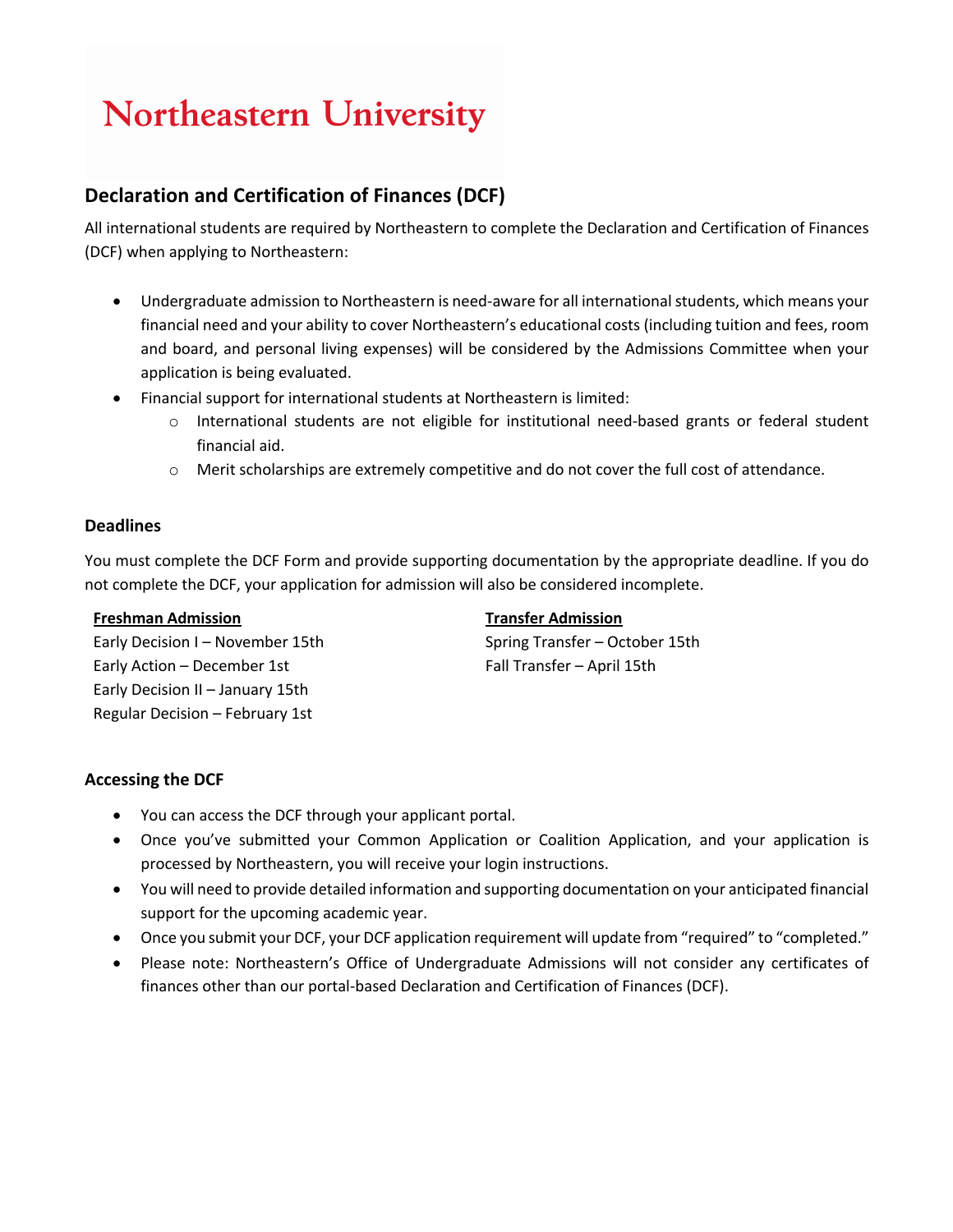## **Financial Support**

In order to demonstrate sufficient financial support, you must verify your ability to cover the cost of attendance for one academic year. For Fall 2022 and Spring 2023, Northeastern's anticipated cost of attendance is approximately \$80,500.



Financial support can come from one source or several different sources, including any of the following:

- Your personal savings or funds from either your parent(s) or guardian(s), or an individual other than a parent or guardian.
- Parent income statements or salary agreements will be considered but only if the household income is at least 4 times greater than Northeastern's annual cost of attendance.
- Scholarships (or sponsorships) from either a government agency or private organization (including corporations, foundations, non-profit organizations, or community-based organizations).

Any funds (i.e. not scholarships or sponsorships) must be readily available liquid assets or cash equivalents (i.e. a checking or savings account) which can easily be transferred to the United States. Non-liquid assets – such as investment portfolios such as stocks, bonds, or mutual funds; retirement plans such as 401(k) accounts; loan applications; credit card accounts; real estate, or income earned from a property or rental property; or, material items, such as livestock, land, fur, jewelry, or wine – cannot be included as financial support in your DCF

As you enter your anticipated final support into the DCF, please keep the following in mind:

- Amounts must be provided in U.S. Dollars. [\(Here](https://www1.oanda.com/currency/converter/) is an online currency converter.)
- You are not required to demonstrate more than the cost of attendance.
- You are not required to indicate an amount for each sponsor type.
- You should only enter whole dollars, and no cents.
- You should only enter numbers; do not enter any special characters, such as a dollar sign, a comma or a period.